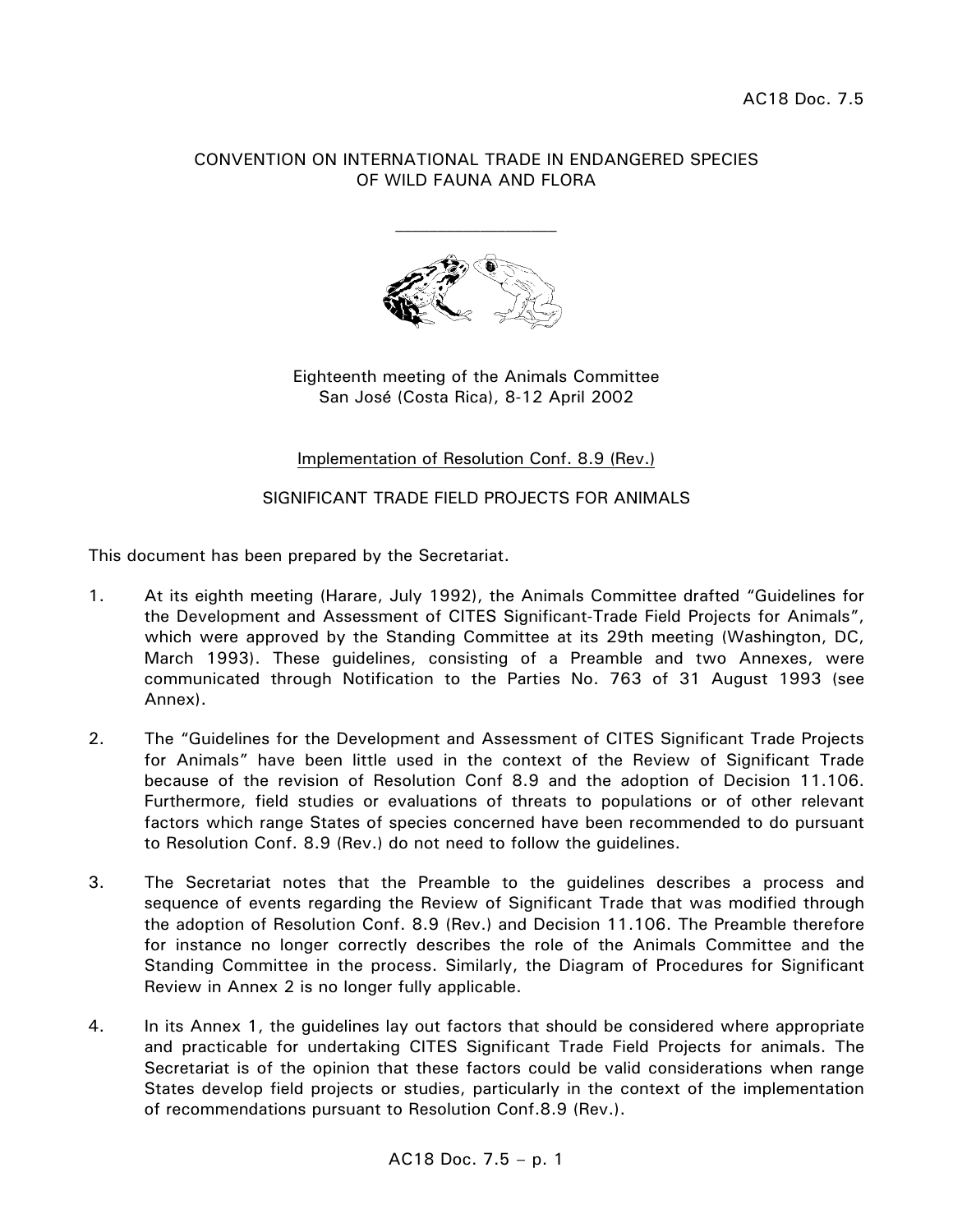- 5. The guidelines could therefore best be seen in the context of field projects and studies that Parties or the Animals Committee may wish to initiate. The guidelines could also be of use in developing terms of reference for projects on the status of species for which assistance from the Secretariat has been sought. The Secretariat believes however that, generally, the role of the guidelines in the implementation of Resolution Conf. 8.9 (Rev.) is no longer relevant.
- 6. The Animals Committee is requested to consider whether the Guidelines for the Development and Assessment of CITES Significant-Trade Field Projects for Animals should be retained and to provide recommendations for modifications if appropriate.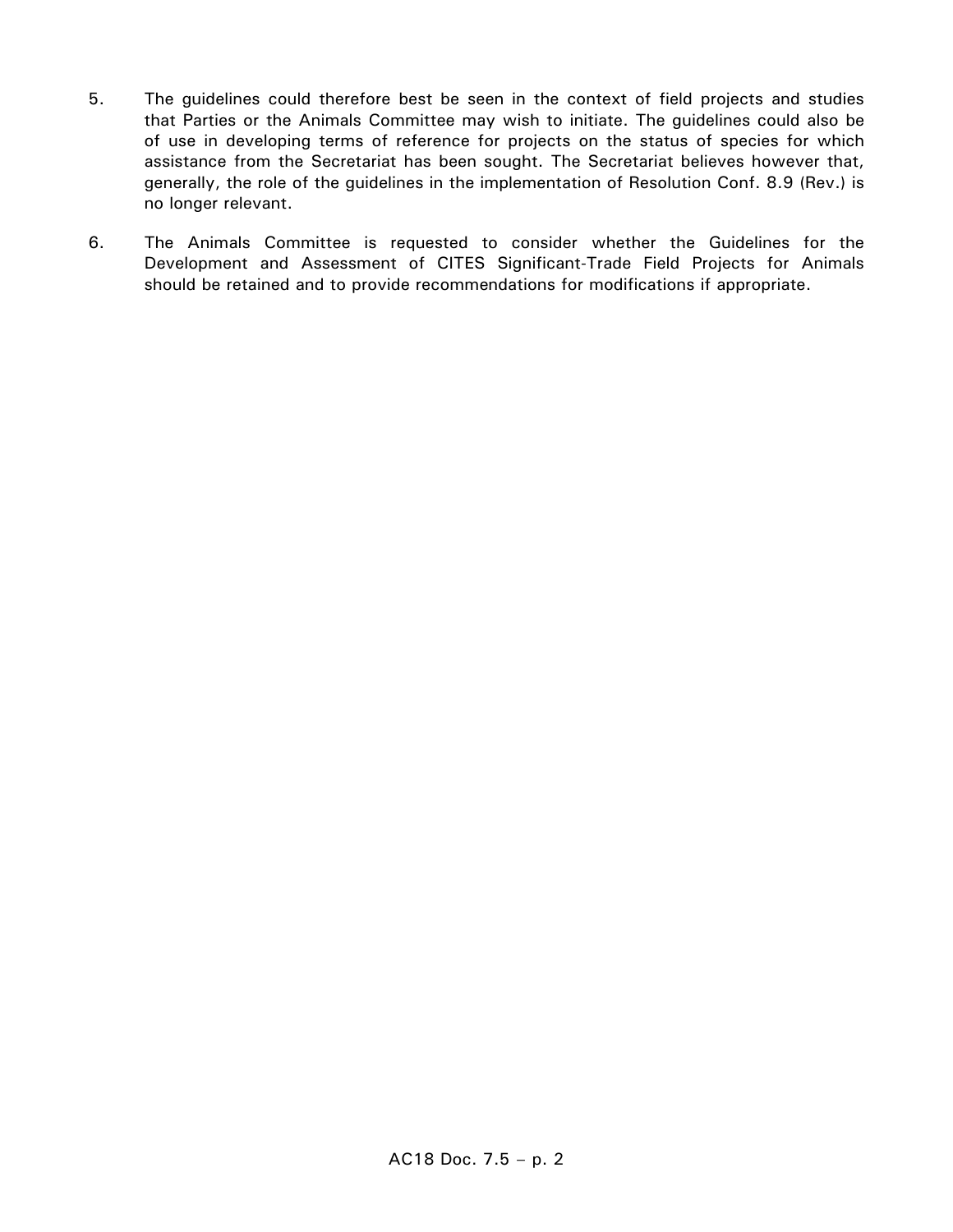Annex

No. 763 Geneva, 31 August 1993

# CONCERNING:

# CITES Significant-Trade Field Projects for Animals

- 1. At its eighth meeting, held in Harare (Zimbabwe) in July 1992, the Animals Committee drafted Guidelines for the Development and Assessment of CITES Significant-Trade Field Projects for Animals.
- 2. The Guidelines were submitted to the Standing Committee at its 29th meeting, held in Washington, DC (USA) in March 1993. The Standing Committee approved the Guidelines, which are hereby communicated to all the Parties with a view to their implementation.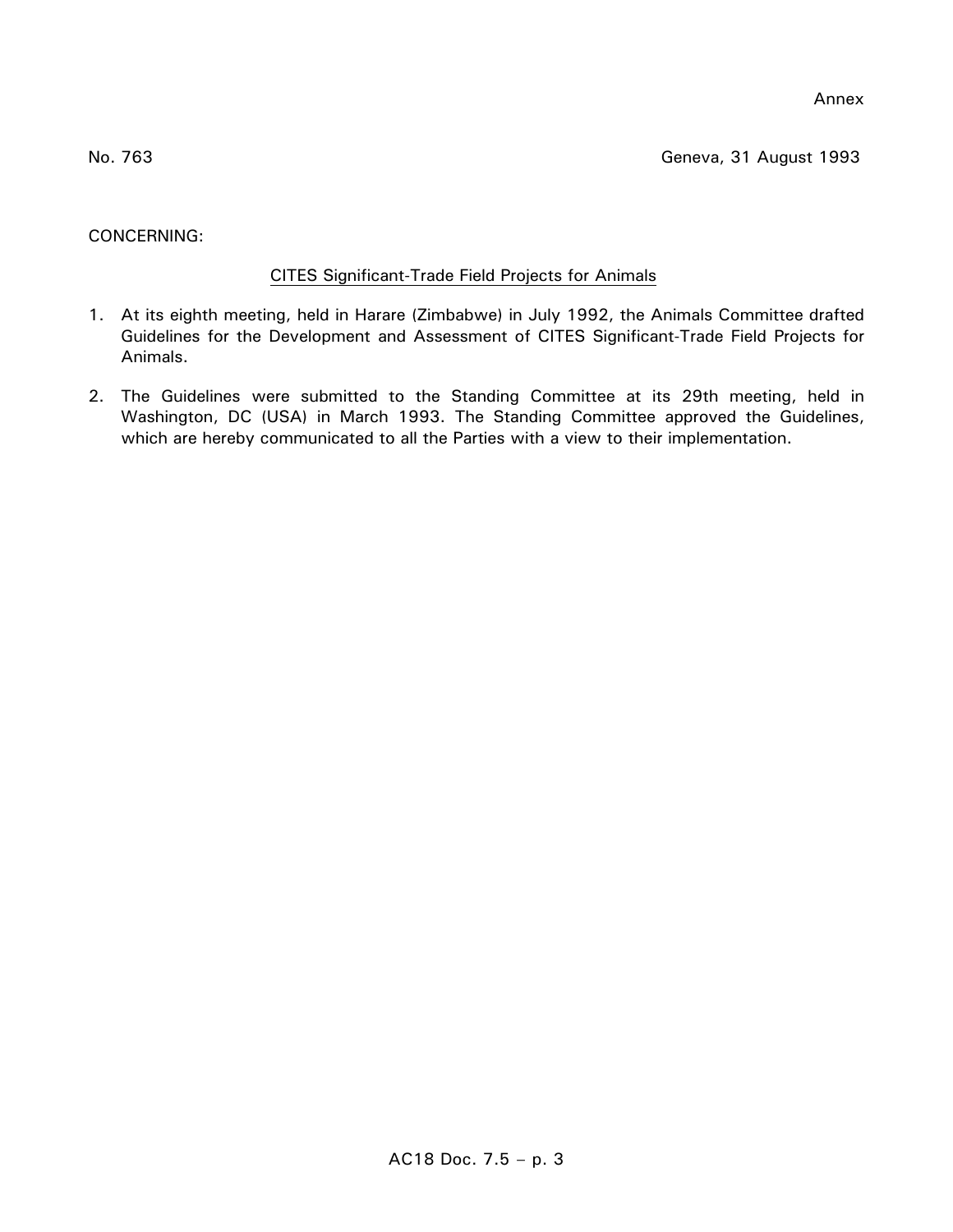## Guidelines for the Development and Assessment of CITES Significant-Trade Field Projects for Animals

#### **Preamble**

Project outlines, stating the objectives and purpose of the proposed study together with the proposed investigators, locations, duration and cost should be forwarded to the Secretariat for consideration by the Standing Committee. The proponent(s) of projects that have been approved by the Standing Committee will be requested by the Secretariat to provide a detailed proposal in accordance with the approved Guidelines.

The attached Guidelines (Annex 1) have been developed to ensure that data collected enable assessment of the impact of trade and formulation of management policies. The major study objectives should include assessments of species' distributions, population parameters, and levels of offtake from the wild. The Guidelines provide a comprehensive set of requirements for data collection. Specific proposals will need to be tailored to suit the species under investigation and available resources. Where appropriate, proposals must include details of methodologies.

In consultation with the range Party or Parties, and drawing on appropriate expertise, the Animals Committee will review and approve the scientific content of projects approved by the Standing Committee.

Following field work, the consultant will produce a draft report that includes an executive summary and management conclusions. Where applicable, the Animals Committee will arrange to have reports reviewed, within two months of submission, by appropriate experts to ensure scientific credibility and by national government representatives of the range Party or Parties to encourage a consensual approach to any proposed management programme.

Following the review process, the consultant will produce a final report that addresses concerns raised by reviewers. The final report, together with reviewers' comments and the consultant's response to review comments will be forwarded to the Animals Committee for evaluation and consideration of the necessity for any management recommendations to be developed pursuant to Resolution Conf. 8.9.

The sequence of events in the development and conduct of CITES-approved field projects in relation to procedures required pursuant to Resolution Conf. 8.9 are set out diagrammatically in Annex 2.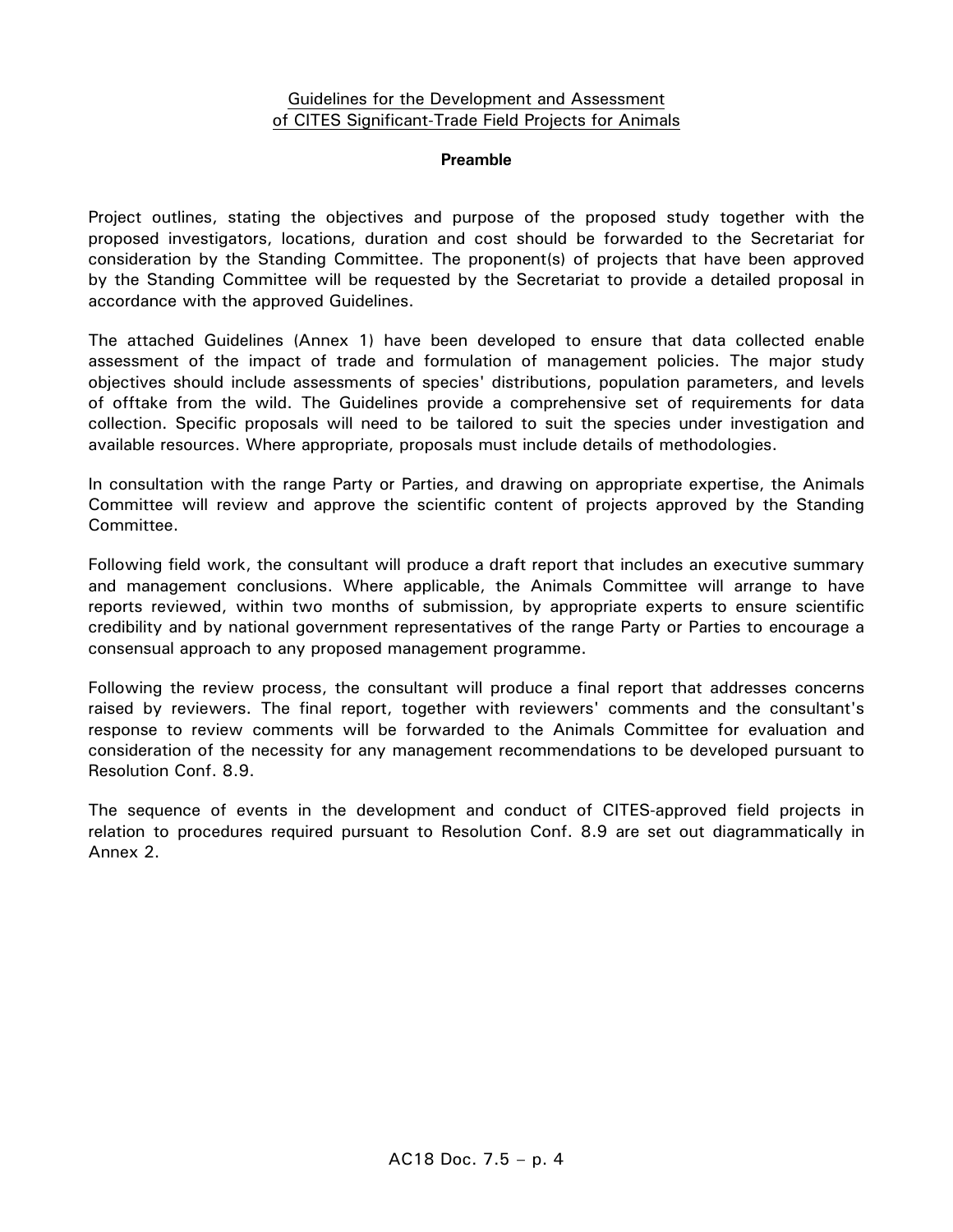### **Guidelines**

Within the specific confines of each field study project, the following factors should be considered where appropriate and practicable.

### **A. Biological Factors**

- 1. Minimum and maximum population estimates, using appropriate methodologies. Field surveys should be representative of different habitats and should include a comparison of exploited and unexploited populations. Comprehensive population estimates necessitate the collection of data on the following:
	- a) limits of distribution of the species, including, where appropriate, subspecies, populations and subpopulations;
	- b) population densities in different habitats and under varying environmental conditions;
	- c) the extent of different habitats over the range of the species; and
	- d) the extent of modification of populations and habitats by human activities, such as trapping, logging, fires and settlement.
- 2. Trends of change in population size (using field data, published data, or data from interviews of trappers, hunters and exporters).
- 3. Life history parameters (using either field data or, where not available, data from captive populations or from closely related species) and population parameters including:
	- a) age and sex structure, particularly in respect of the number of breeding adults;
	- b) age at first breeding, breeding seasonality, fecundity and the interval between breeding; and
	- c) age-specific survivorship.
- 4. Ecological factors, including seasonal movements and differences in habitat occupancy, and factors that limit population size, e.g. competition and predation.

#### **B. Levels of Exploitation**

Assessments of offtake from wild populations, using information on:

- a) numbers harvested for international trade (as whole animals or parts) based on official statistics and on estimates of numbers harvested in excess of those recorded officially (i.e. illegal trade and legal trade amongst non-Parties);
- b) numbers harvested for domestic markets;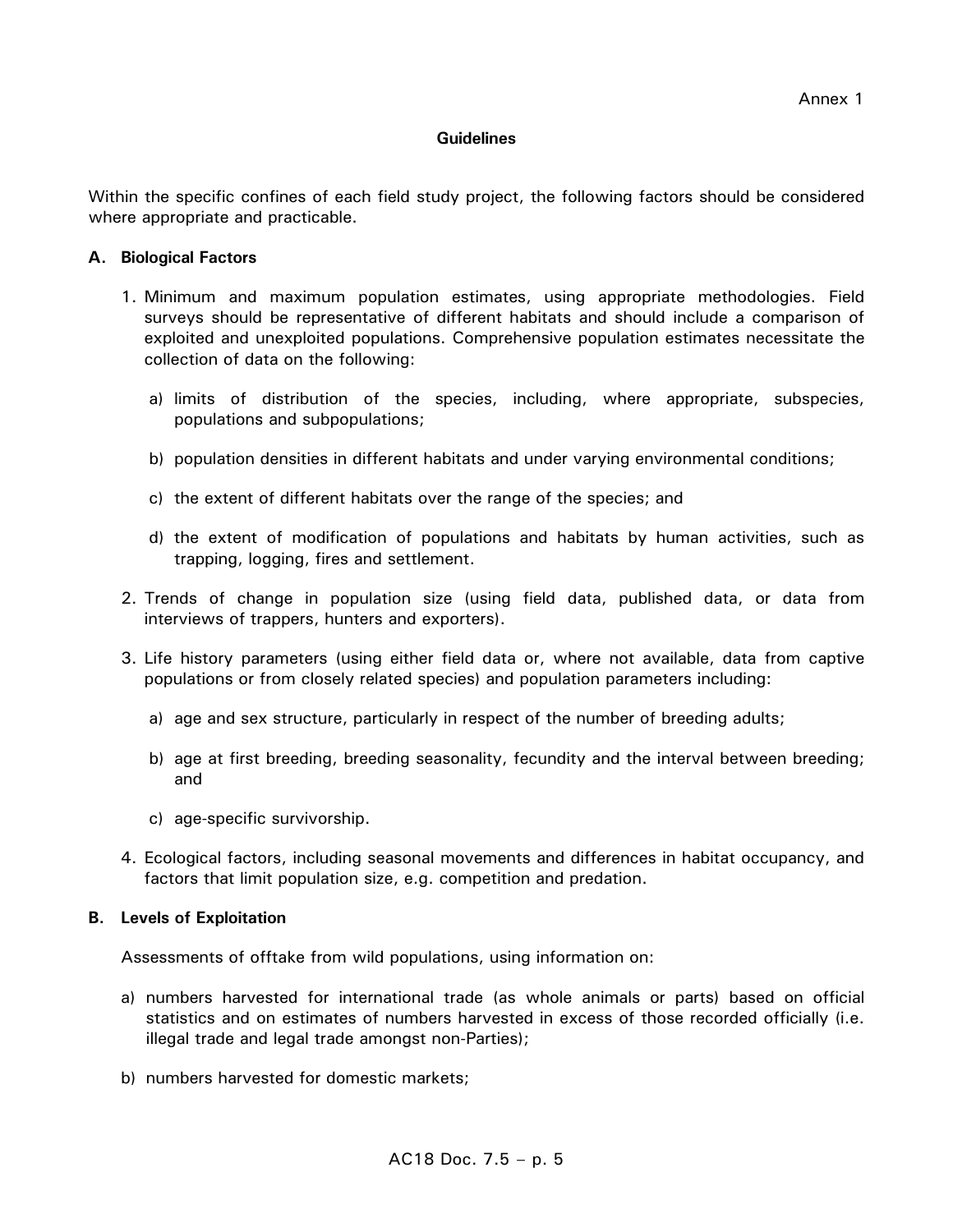- c) offtake for other purposes, including pest control, where applicable, and subsistence hunting for meat and other products;
- d) post-capture/pre-export mortality;
- e) age and sex of specimens taken from the wild for any purpose; and
- f) harvesting seasons and methods of capture.

### **C. Socio-economic Factors**

Assessment of local and national factors that stimulate trade. Factors to be investigated include:

- a) wages and benefits from other forms of employment as compared with earnings from harvesting;
- b) price structure of the trade at local and national levels;
- c) influence of cultural imperatives and traditions upon exploitation patterns; and
- d) disincentives provided by law enforcement and social taboos.